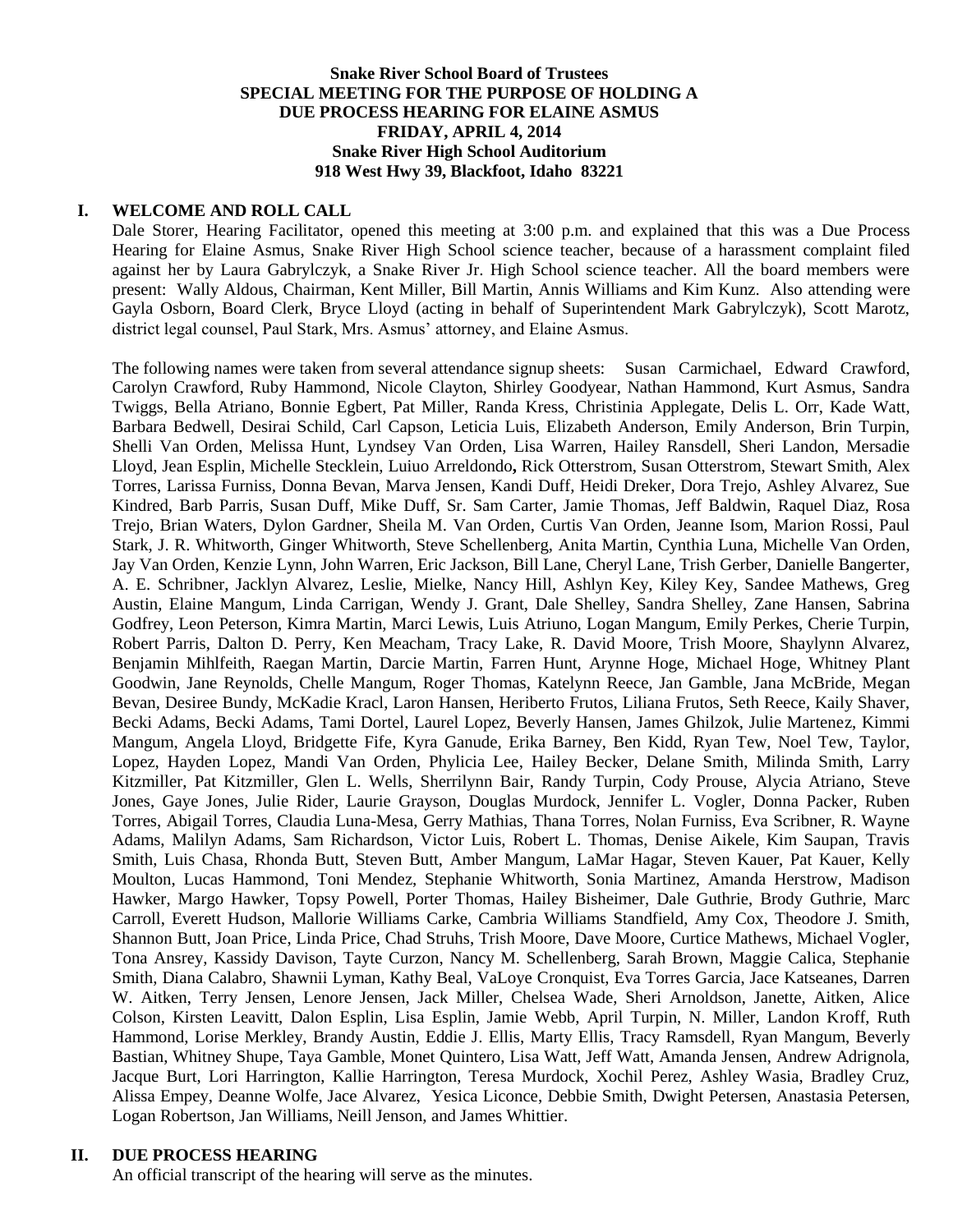**Snake River Board of Trustees Due Hearing for Elaine Asmus April 4, 2014** 

# **III. EXECUTIVE SESSION (Not Needed)**

#### **IV. RETURN TO REGULAR SESSION (Not Needed)**

**V. ADJOURNMENT**

**Bill Martin moved and Kent Miller seconded to reconvene this hearing Monday, April 7, 2014, at 6:00 p.m. at the Snake River High School Auditorium. A roll call vote was taken: Kent Miller, aye; Bill Martin, aye, Wally Aldous, aye, Annis Williams, aye; Kim Kunz, aye. Motion passed 5-0.**

The hearing was recessed at 11:15 p.m.